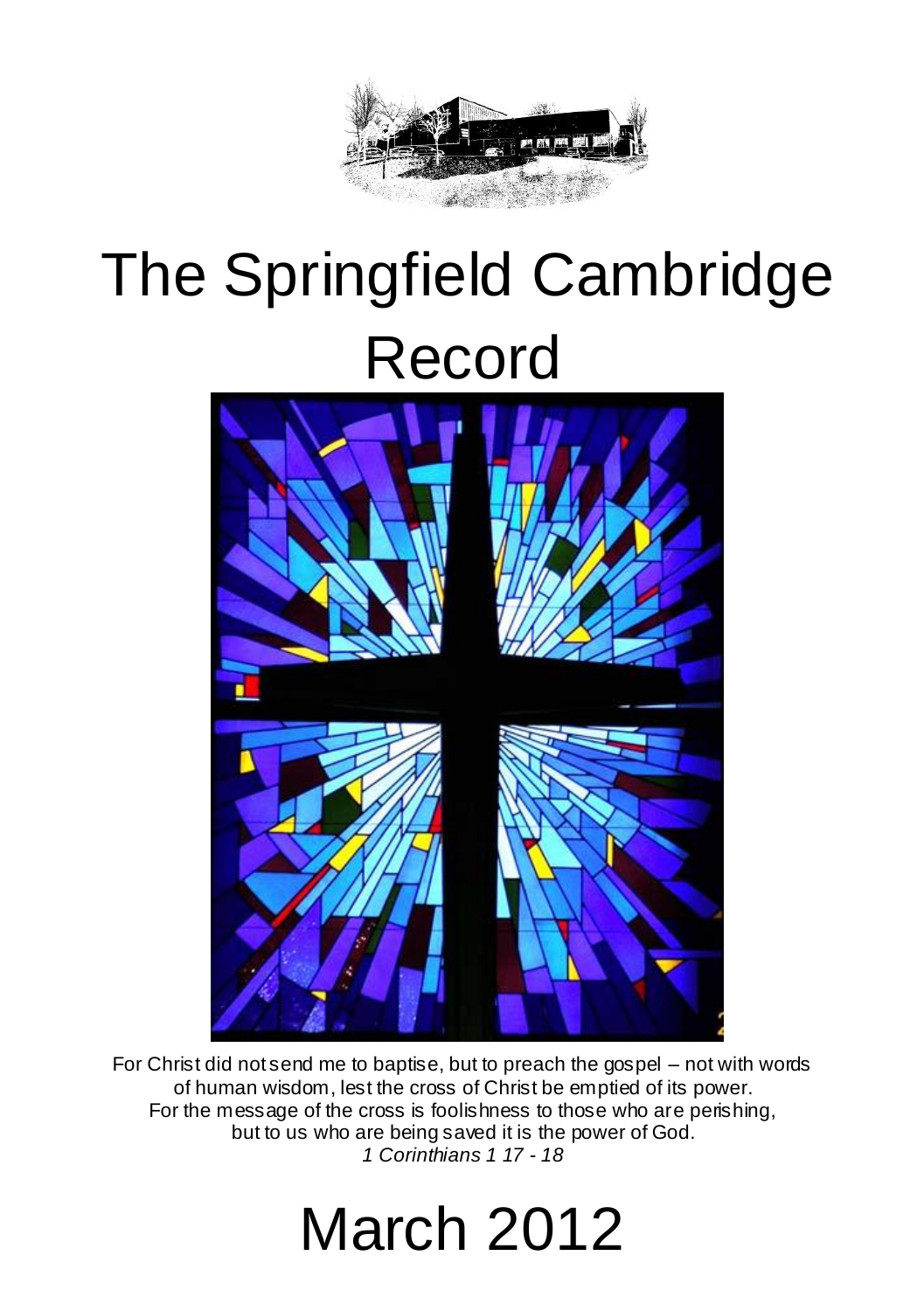#### **Minister**

Rev IA N TA YLOR, BD, ThM 64 Miller Drive, Bishopbriggs, G64 1FB  $\mathbf{\widehat{a}}$  0141 772 1540  $\Diamond$  taylorian @btinternet.com

**Session Clerk**

GEORGE G. McMILLAN  $\mathbf{\widehat{a}}$  0141 772 5303  $\Diamond$  jagsmac@btinternet.com

#### **Clerk to the Congregational Board** LYNNE ROBERTSON, MA, MEd  $\mathbf{\widehat{a}}$  0141 772 1323  $\Diamond$  emrobertsonmed@btinternet.com

#### **Church Office**

Mondays  $10 \text{ am} - 12 \text{ noon}$ Isobel Lawson, Margery Gough, Sheila Bryce, Moyra Ewing Wednesdays 10 am – 12 noon Isobel Lawson, Janette Gray, Christine Smith  $\mathbf{\widehat{a}}0141$  772 1596  $\Diamond$  [springfieldcamb@btconnect.com](mailto:springfieldcamb@btconnect.com)

#### **Musical Director**

ALAN A. CRA IG, B.Mus, PGCE  $\mathbf{\Omega}$  01360 312166  $\mathbf{\hat{A}}$  alan@conduct.demon.co.uk

**Treasurer** JIM KERR  $\mathbf{\hat{\mathbf{a}}}$  0141 772 6015  $\Diamond$  [jameskerr@fsmail.net](mailto:jameskerr@fsmail.net)

**Gift Aid Convenor Non Gift Aid Convenor** MICHA EL B.D. COOKE ELLEN ROBERTSON **8** 0141 772 3975 **8** 0141 762 4420

**"The Record" Editor** JAMES ROBERTSON  $\mathbf{\widehat{a}}$  0141 772 1323  $\Diamond$  [lowdon2@btinternet.com](mailto:lowdon2@btinternet.com)

> **Church Officer** *IIM TONNER* **雷** 0141 772 1596

**Springfield Cambridge Church 49 Springfield Road, Bishopbriggs G64 1PN**

*www.springfieldcambridge.org.uk*

**Scottish Charity SC005642**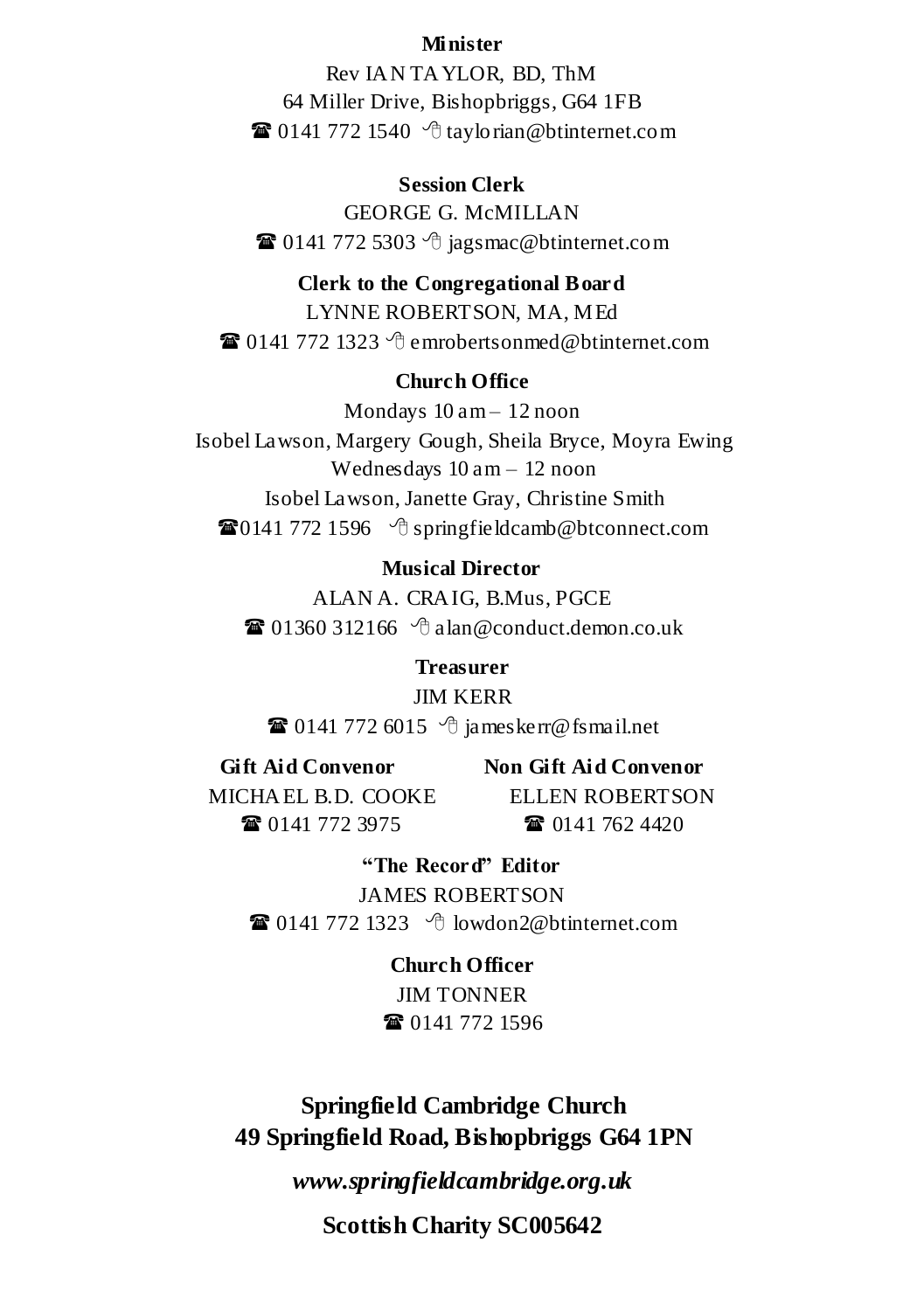**A word from our Minister….** Stumbling blocks and stepping stones… the story continues…. resources for life.

Sometimes when writing an article for the magazine it can be difficult to imagine what sort of response it will prompt in the readers. Last month's article triggered some positive responses, which lead me to think that maybe there was a little more to be said about facing obstacles. I once heard someone say that

**'hope hears the music of the future and faith dances to it'** which I thought was a stunning statement. But where do we go to find that hope and faith? For us, as readers of the 'good book' we naturally turn to the pages of Scripture. To that end, I thought it might be useful for readers to have a 'ready reckoner' of places within the Bible that can be helpful when facing some of life's obstacles.

| AFRAID               | Matthew 8: 23-27       |
|----------------------|------------------------|
|                      | Matthew 10: 26-31      |
| <b>BITTER OR</b>     | Matthew 7: 1-5         |
| CRITICAL             | Romans 2: 1-4          |
| CONSCIOUS OF         | Romans 7: 7-25         |
| <b>SIN</b>           | 1 John 1: 8-10         |
| DEPRESSED            | II Corinthians 4: 8, 9 |
|                      | Hebrews 12: 1-3        |
| <b>DISCOURAGED</b>   | Romans 8: 31-39        |
|                      | Hebrews 13: 5, 6       |
| <b>DOUBTING</b>      | Mark 9: 23, 24         |
|                      | John 20: 24-29         |
| <b>FAILURE COMES</b> | Hebrews 4: 14-16       |
|                      | Jude 24, 25            |

## **WHERE TO FIND HELP WHEN:**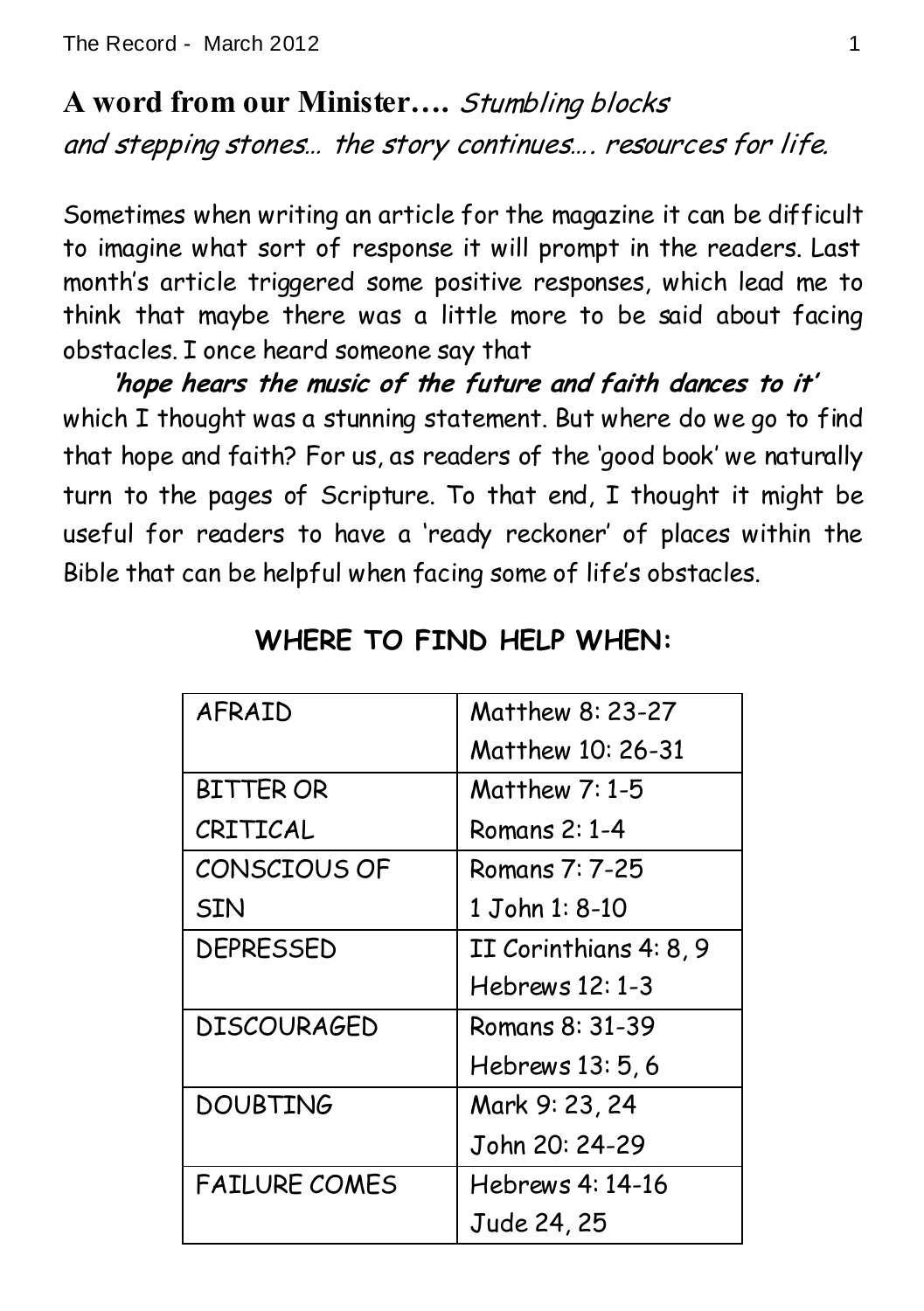| <b>FEELING DOWN</b><br>Acts 3: 1-16<br>1 Peter 5: 10, 11<br>Luke 17: 3-5<br><b>FRIENDS FAIL</b><br>II Timothy 4: 16-18<br><b>ILL OR IN PAIN</b><br>II Corinthians 12: 7-10<br>James 5: 13-15<br>Mark 10: 28-30<br><b>LEAVING HOME</b><br>Luke 15: 11-24<br><b>LONELY</b><br>Luke 24: 13-32<br>John 14: 16-21<br>NEEDING PEACE<br>Romans 5: 1-5<br><b>Romans 15: 13</b><br>PRAYING<br>Matthew 6: 5-15<br>Luke 18: 9-14<br>II Corinthians 1: 3-11<br>SAD<br>Revelation 21: 1-5<br><b>TEMPTED</b><br>I Corinthians 10: 11-13<br>James 1: 12-15<br><b>TROUBLED</b><br>John 14: 1-4<br>Hebrews 7:25<br><b>WANTING COURAGE</b><br>Acts 4: 13-31<br>II Corinthians 4: 16-18<br><b>WEARY</b><br>Matthew 11: 28-30<br>II Corinthians 4: 16-18<br>Matthew 6: 25-34<br><b>WORRIED</b><br>Philippians 4: 4-7 |  |
|--------------------------------------------------------------------------------------------------------------------------------------------------------------------------------------------------------------------------------------------------------------------------------------------------------------------------------------------------------------------------------------------------------------------------------------------------------------------------------------------------------------------------------------------------------------------------------------------------------------------------------------------------------------------------------------------------------------------------------------------------------------------------------------------------|--|
|                                                                                                                                                                                                                                                                                                                                                                                                                                                                                                                                                                                                                                                                                                                                                                                                  |  |
|                                                                                                                                                                                                                                                                                                                                                                                                                                                                                                                                                                                                                                                                                                                                                                                                  |  |
|                                                                                                                                                                                                                                                                                                                                                                                                                                                                                                                                                                                                                                                                                                                                                                                                  |  |
|                                                                                                                                                                                                                                                                                                                                                                                                                                                                                                                                                                                                                                                                                                                                                                                                  |  |
|                                                                                                                                                                                                                                                                                                                                                                                                                                                                                                                                                                                                                                                                                                                                                                                                  |  |
|                                                                                                                                                                                                                                                                                                                                                                                                                                                                                                                                                                                                                                                                                                                                                                                                  |  |
|                                                                                                                                                                                                                                                                                                                                                                                                                                                                                                                                                                                                                                                                                                                                                                                                  |  |
|                                                                                                                                                                                                                                                                                                                                                                                                                                                                                                                                                                                                                                                                                                                                                                                                  |  |
|                                                                                                                                                                                                                                                                                                                                                                                                                                                                                                                                                                                                                                                                                                                                                                                                  |  |
|                                                                                                                                                                                                                                                                                                                                                                                                                                                                                                                                                                                                                                                                                                                                                                                                  |  |
|                                                                                                                                                                                                                                                                                                                                                                                                                                                                                                                                                                                                                                                                                                                                                                                                  |  |
|                                                                                                                                                                                                                                                                                                                                                                                                                                                                                                                                                                                                                                                                                                                                                                                                  |  |
|                                                                                                                                                                                                                                                                                                                                                                                                                                                                                                                                                                                                                                                                                                                                                                                                  |  |
|                                                                                                                                                                                                                                                                                                                                                                                                                                                                                                                                                                                                                                                                                                                                                                                                  |  |
|                                                                                                                                                                                                                                                                                                                                                                                                                                                                                                                                                                                                                                                                                                                                                                                                  |  |
|                                                                                                                                                                                                                                                                                                                                                                                                                                                                                                                                                                                                                                                                                                                                                                                                  |  |
|                                                                                                                                                                                                                                                                                                                                                                                                                                                                                                                                                                                                                                                                                                                                                                                                  |  |
|                                                                                                                                                                                                                                                                                                                                                                                                                                                                                                                                                                                                                                                                                                                                                                                                  |  |
|                                                                                                                                                                                                                                                                                                                                                                                                                                                                                                                                                                                                                                                                                                                                                                                                  |  |
|                                                                                                                                                                                                                                                                                                                                                                                                                                                                                                                                                                                                                                                                                                                                                                                                  |  |
|                                                                                                                                                                                                                                                                                                                                                                                                                                                                                                                                                                                                                                                                                                                                                                                                  |  |
|                                                                                                                                                                                                                                                                                                                                                                                                                                                                                                                                                                                                                                                                                                                                                                                                  |  |
|                                                                                                                                                                                                                                                                                                                                                                                                                                                                                                                                                                                                                                                                                                                                                                                                  |  |
|                                                                                                                                                                                                                                                                                                                                                                                                                                                                                                                                                                                                                                                                                                                                                                                                  |  |
|                                                                                                                                                                                                                                                                                                                                                                                                                                                                                                                                                                                                                                                                                                                                                                                                  |  |
|                                                                                                                                                                                                                                                                                                                                                                                                                                                                                                                                                                                                                                                                                                                                                                                                  |  |

I hope that these directions may be of help to allow you to hear the music of the future and to find the faith to dance to it.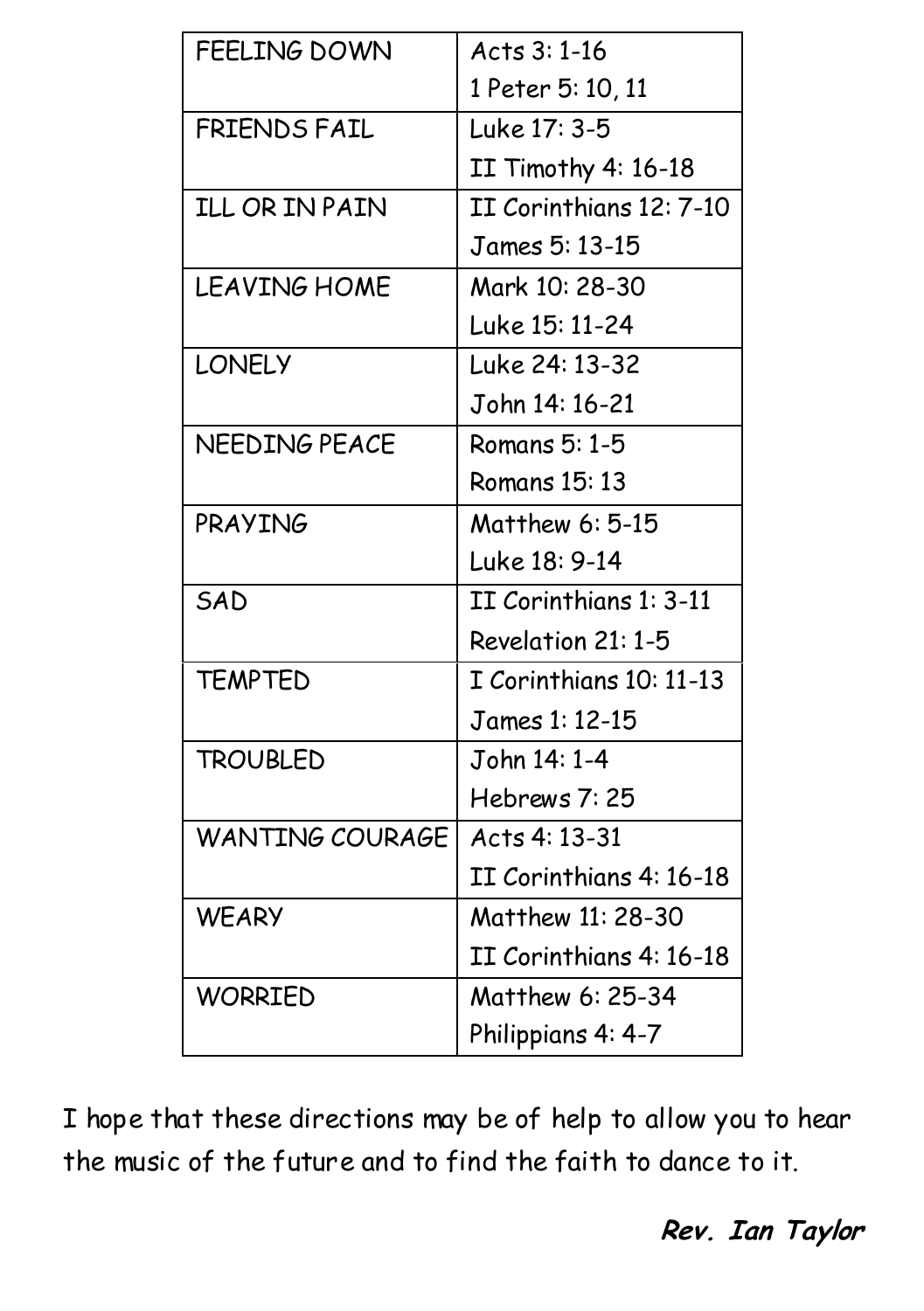## **Breaking News…..**

#### **Presbytery Planning**

The task of the Presbytery"s Committee to prepare a Plan continues and the data we provided last year for the numbers at Worship exercise has been incorporated into other data to give our 'score'. We now have our 'score' and have received the first draft of the Plan which the Kirk Session will consider on  $21<sup>st</sup>$ . February, 2012. A meeting with representatives from Presbytery and our neighbouring charges will be held by the end of March at which point it is hoped we will have a clearer picture of the implications for Springfield Cambridge.

### **Local Church Review (Quinquennial Visit)**

Our Local Church Review which used to be called a Quinquennial Visitation  $(0, V)$  which was arranged for  $14<sup>th</sup>$ , of June, 2011 was postponed by the Presbytery of Glasgow. This new scheme visit is now to be arranged over the next few months. The Kirk Session will consider our responses to a series of set questions at its meeting on February 21 $^{\rm st}$ , which it will then submit to the Visiting Team. On the  $28<sup>th</sup>$  of March, 2012 the Visiting Team will then meet with a small group of senior office-bearers to discuss our responses. Then on the  $15<sup>th</sup>$  of May, 2012 the Visiting Team will return to meet with all our office-bearers and any members of the congregation who wish to meet the Visiting Team to discuss their proposals for our future. On Sunday  $20<sup>th</sup>$  of May, 2012 the Team Leader, Rev. Ian M. S. McInnes, (Minister of Dennistoun New Church) will conduct worship at Springfield Cambridge, while Mr. Taylor conducts worship at Dennistoun New. On the 12<sup>th</sup>. of June 2012, the Kirk Session will receive the final report from the Visiting Team and be given an opportunity to make any comments to the Superintendence Committee and Presbytery meetings following the Kirk Session meeting.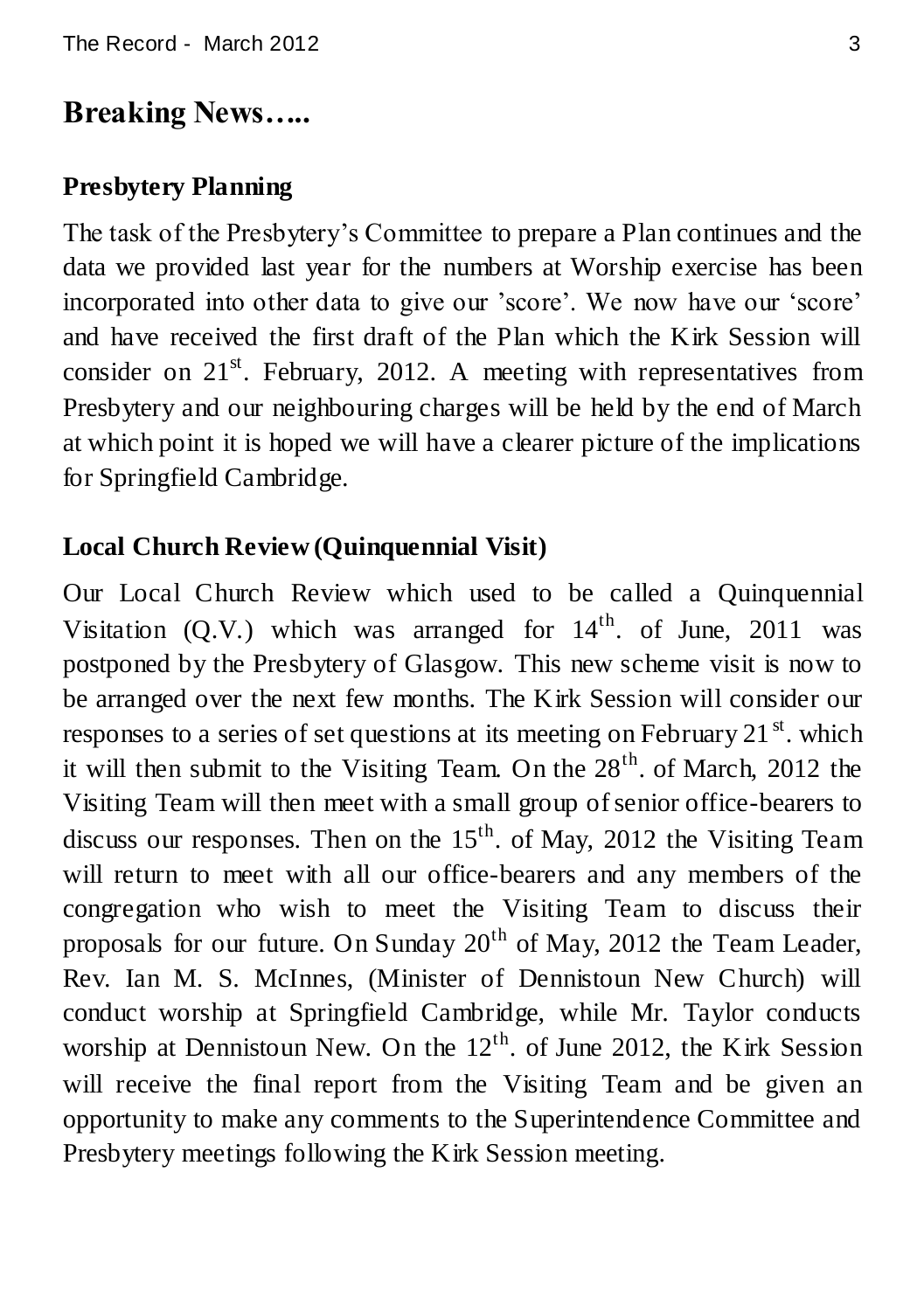## **Looking ahead…**

### **Vestry Hour - Wednesday mornings**

**Should anyone wish to see the Minister, Mr Taylor, will be available on the 14th March 2012 from 10 - 11am.** School Chaplaincy and Presbytery commitments mean that there will only be one Vestry hour this month, but should you wish to see him at another time, please contact him on ( $\mathbf{\widehat{\mathfrak{m}}}0141$  772 1540 or  $\oplus$  taylorian@btinternet.com) and another arrangement can be made.

### **Mid Week Services - Cambridge Chapel 11.10 am**

The Wednesday morning Service will be held in the Cambridge Chapel. The Cambridge Chapel will also be open Monday - Friday from 10 am-12 noon for anyone who wishes to find a quiet place to read the Bible, pray or reflect during the course of the week.

### **Wednesday Prayer Meeting**



The Wednesday Prayer Group continues in the Cambridge Chapel from  $6.45 - 7.15$  pm. Currently the member leading the Group begins with a short introduction, followed by suggested prayer points for that particular meeting. This is followed by open prayer. There is no need for anyone to make a

contribution if they do not wish to do so. Following this meeting an existing ecumenical Bible Study meets in the Chapel at 7.30pm, which members are free to join, if they wish.

**The Sacrament of Holy Baptism** will be celebrated on **Sunday 4th March 2012.**

**There will be a Service at Callieburn Court on Sunday 11th. March, 2012 at 2.30 p.m.**  This monthly Service at Callieburn Court is open to any member of the congregation who would like to join the residents for a short



Service lasting about 20 minutes or so. The Service is held in the Lounge.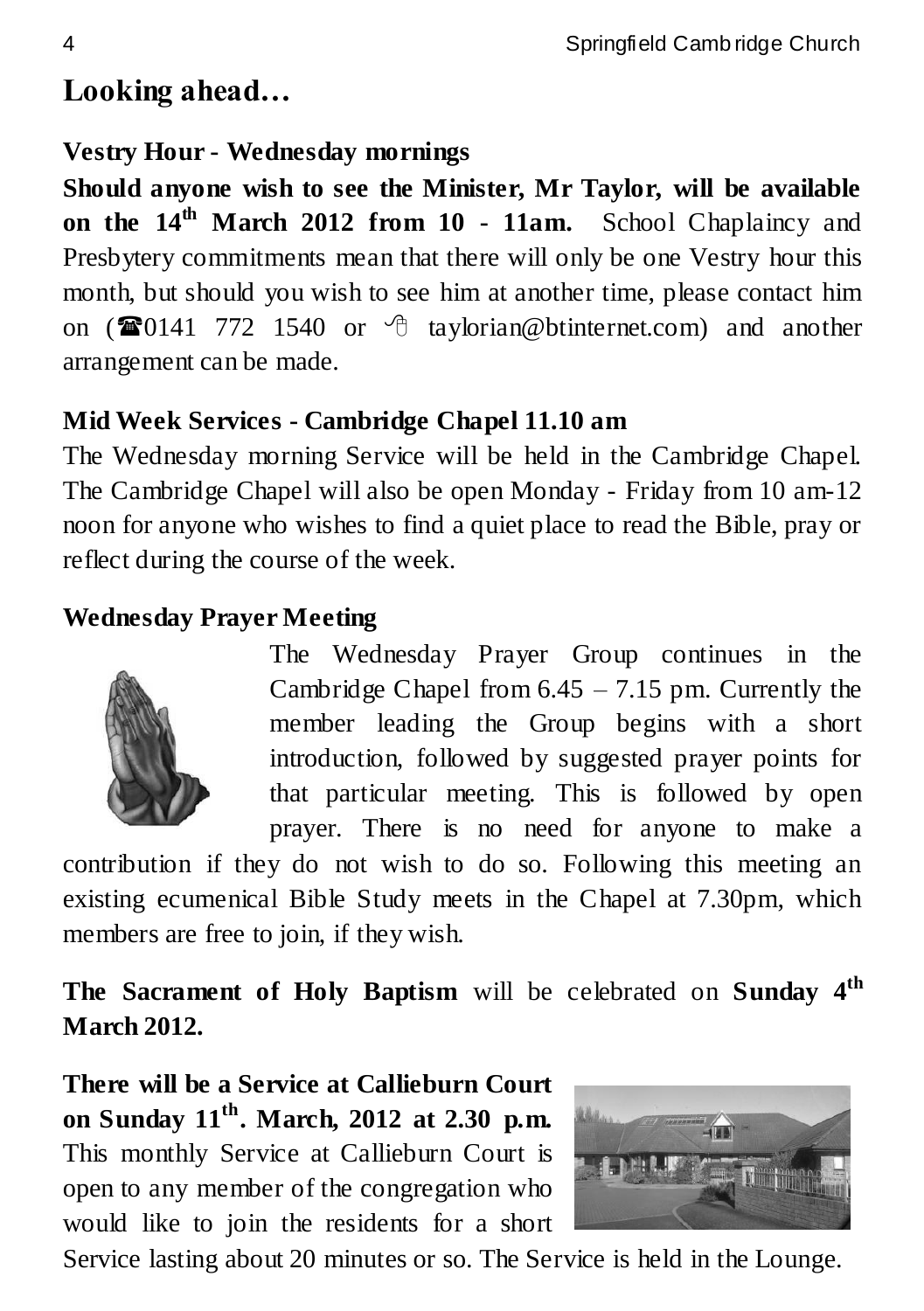

On **Sunday 11 th . March, 2012**, Lodge Cadder Freestone No. 1584 will once again visit the Church for their Annual Divine Service at 3pm. This Service is open to all.

**Stated Annual Meeting (SAM) - Tuesday 27th. March 2012 7.00 p.m.**  Changes introduced by the Office of the Scottish Charity Regulator (OSCR) some years ago mean that at this meeting in the Cambridge Chapel the 2011 Annual accounts will only be received by the congregation. The Trustees (the members of the Congregational Board and the Kirk Session) will previously have met to approve them on Sunday 26<sup>th</sup>, February, 2012 after Morning Worship, as stipulated by OSCR.

This year, the Congregational Board would be pleased to welcome new or returning members of the Board to serve for a three year term. This is an important meeting in the life of our Congregation and you are encouraged to consider serving the church in this way. Volunteers are needed each year. There will be a meeting of the Congregational Board following the SAM at 7.30 pm.

## **Funerals**

*God of grace and peace, in your Son Jesus Christ, you have given us new birth into a living hope. Strengthen us now to live in the power of the resurrection and keep us united with our loved one from whom in death we are not divided. For you live and reign for ever and ever. Amen.*

| Monday 23rd. January, 2012              | Mr. Hugh K. Gibb,         |
|-----------------------------------------|---------------------------|
|                                         | 59 Crowhill Road          |
| Monday $30^{\text{th}}$ . January, 2012 | Mr. Donald M. Smith,      |
|                                         | 67 Gleneagles Gardens     |
| Tuesday $31st$ . January, 2012          | Mr. Wilfred H. Colquhoun, |
|                                         | 31 Villafield Avenue      |
| Friday $10^{th}$ . February, 2012       | Mr. Ronald Tennant,       |
|                                         | 1 Stronsay Place          |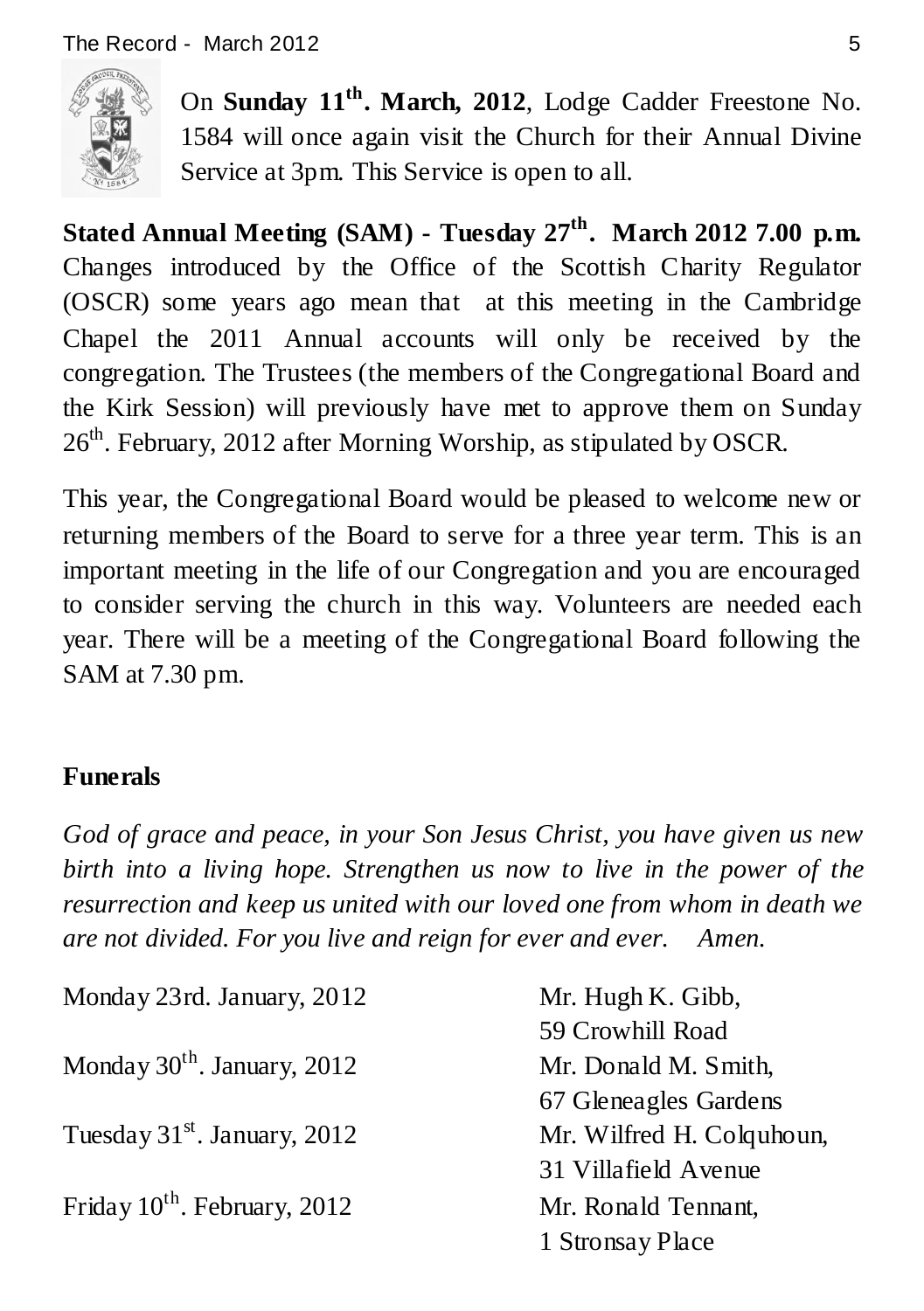## **Gift Aid**

giftaid Ut Gift Aid 249 members making their regular contributions through the Gift Aid scheme. This is a net increase of nine over the previous December and is the highest number we have ever achieved. As many of these represent family contributions where only one member of the family is a taxpayer, this represents a significant proportion of the membership giving tax efficiently. Well done! Since the Gift Aid scheme started 12 years ago our Church has benefited from just over £165,000 in tax recoveries.

 Over the past couple of years we have gained a number of new Gift Aid contributors using the weekly offering envelopes and it seems worth clarifying a couple of points over their use. If you miss church for a couple of weeks and have not already filled your envelopes for the two missed weeks, then when you do come you need only put the total in the current week"s envelope. If more convenient, it is quite acceptable to put a cheque in your envelope instead of cash. All money is recorded against the week it is received, irrespective of the date on the envelope. This is necessary to balance the total actually given against the bank pay-in for that week to complete the audit trail. There is no need to include earlier dated unused envelopes.

 Some of you will know that I indicated to the November meeting of the Congregational Board that I wished to retire from the position of Gift Aid Convener. I am pleased to report that at its February meeting the Board approved the appointment of David Lockhart as my successor. I shall be working with David over the coming weeks as he learns the different aspects of the job and comes to grips with the latest software package that we use. I will continue to handle any queries in the short term during the handover period. *Michael Cooke*



## **Fair Trade**

A Fair Trade table will be open before and after the service on Sunday 12th February and we hope you will browse the stall and make a purchase from the wide selection of consumables we stock. We would,

of course, be happy to order anything for you that we don"t have at present. Hope to see you in the Hall of Fellowship on the  $12<sup>th</sup>$ .

 *Ann Crooks and Mary Johnstone*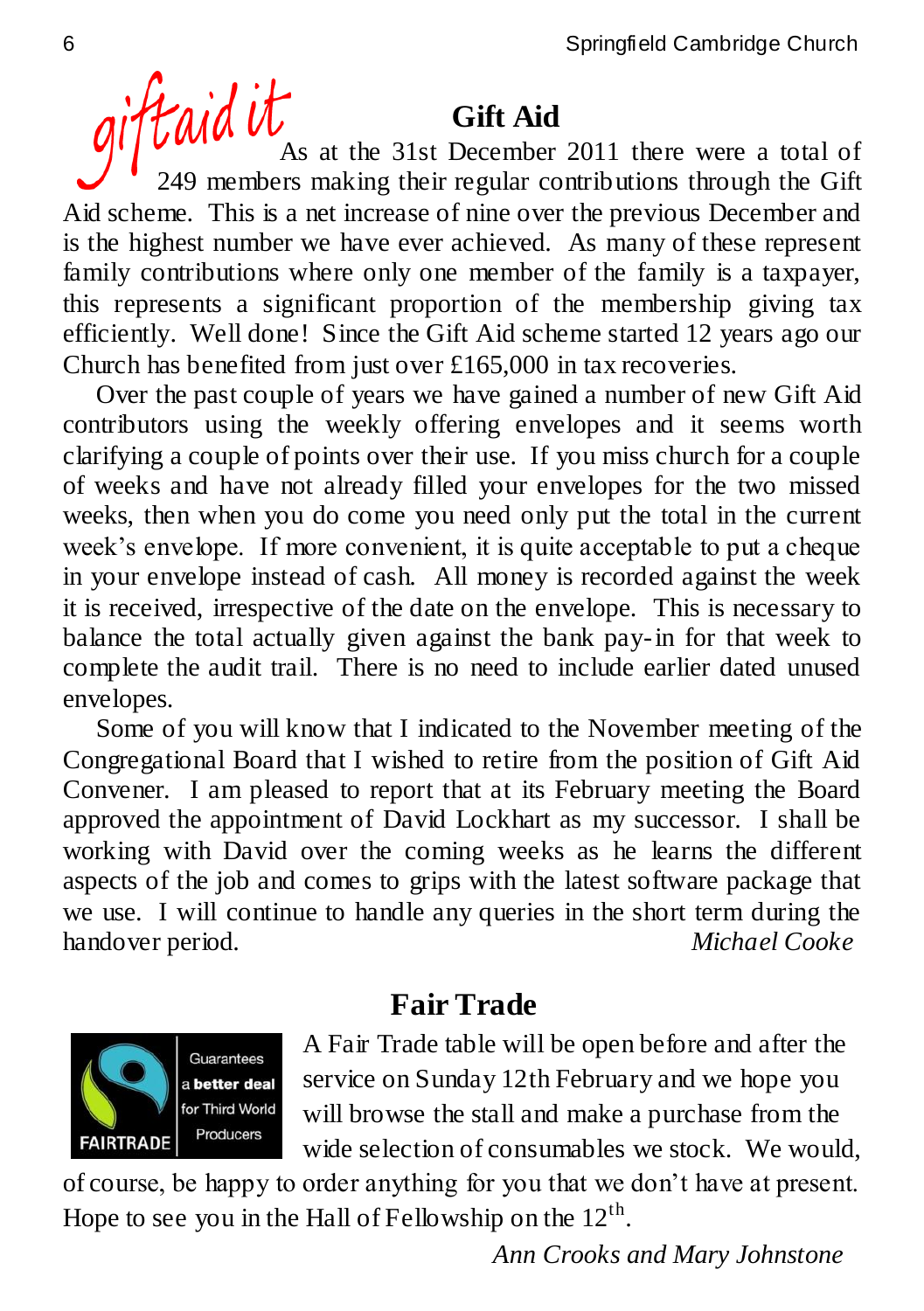

## **Christian Aid**

Once again Christian Aid Week is fast approaching. We are looking for help to collect

Christian Aid envelopes from house to house. If you have any problem about the legality of this, it has been agreed with all authorities in Scotland to give Christian Aid permission for collecting between  $14<sup>th</sup>$  to  $18<sup>th</sup>$  May. The more people who take part in our work the more we can achieve

together. Sadly, last year there were a good number of streets in our area which were not covered because of a shortage of collectors. This, of course, led to a considerable drop in donations as compared to the previous year. If you are going to help again this year we give you thanks for yo ur loyal support to Christian Aid. For those of you who have helped in the past and have been taking a break I would ask you to reconsider and help us again. I am also sure there are many of you who think "I could do that" And I know that you could – please speak to Maureen Brown or myself.

Christian Aid week gives poorer communities the tools they need to lift themselves out of poverty. We are committed to making your money work as hard as it can for those who struggle for a better quality of life and for their voices to be heard. This means we are continually looking at ways of



keeping down the costs of our resources and fund raising.

*Willie McSheehy*, Bishopbriggs and Springburn Christian Aid Co-ordinator

**Also – from the Christian Aid Website - christianaid.org.uk** "Lent is a time to take each day to reflect, pray and be thankful for the goodness of God and the blessings that we have received.



Make Lent count this year in a fresh way by joining us on the Count Your Blessings journey and supporting some of the poorest communities in the world.

Download our free [resources,](http://www.christianaid.org.uk/getinvolved/lent-2012/download-resources.aspx) follow us on [Facebook and Twitter](http://www.christianaid.org.uk/getinvolved/lent-2012/facebook-and-twitter.aspx) and use our [android app](http://www.christianaid.org.uk/getinvolved/Lent2012/android-app.aspx) to join the journey with us".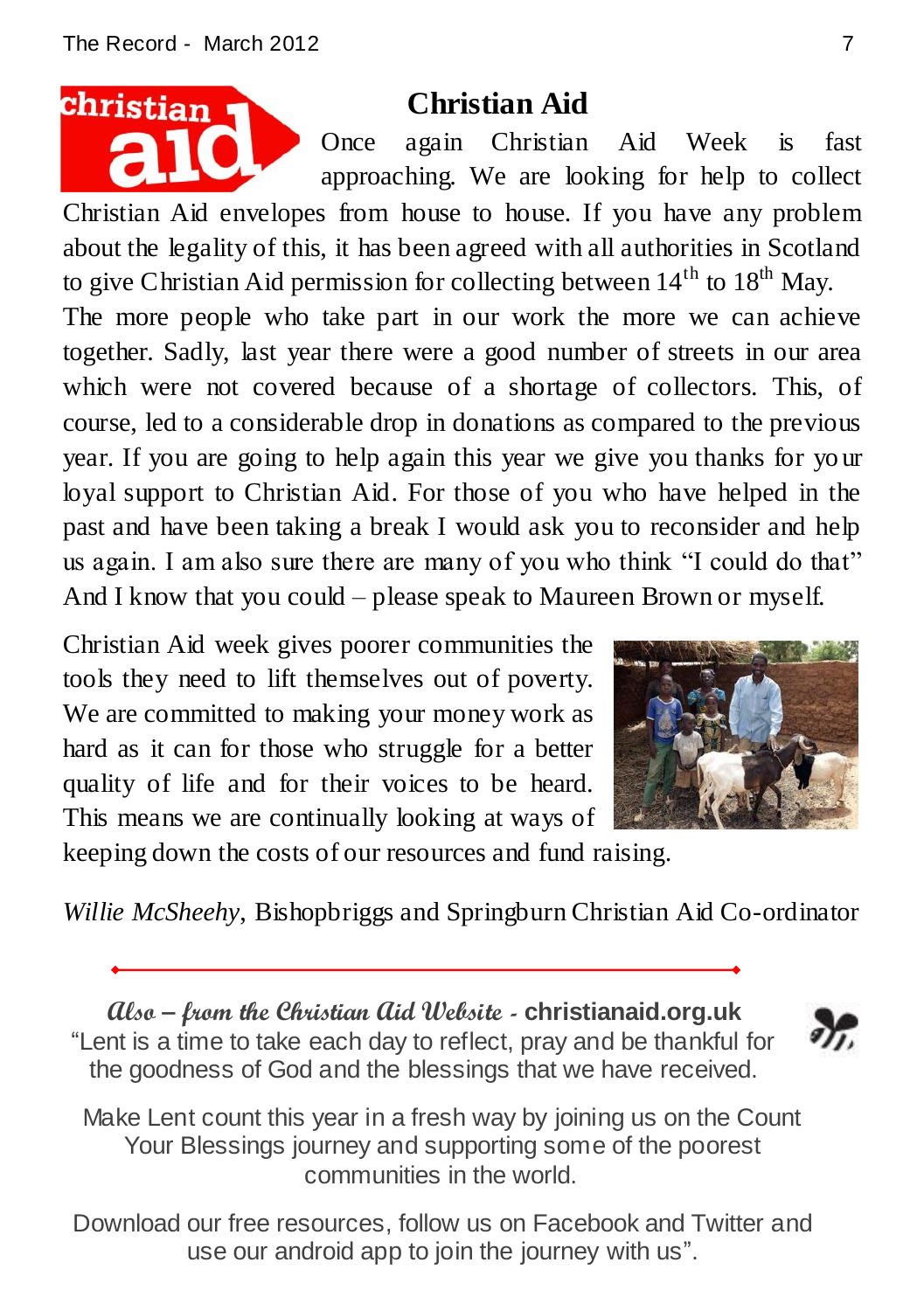

### **The Layman's 10 Commandments.**

These are like the Ten Commandments to follow in life all of the time!

1. Prayer is not a "spare wheel" that you pull out when in trouble, but it is a "steering wheel" that directs the

right path throughout the journey.

2. So why is a Car's WINDSCREEN so large and the Rear View Mirror so small? Because our PAST is not as important as our FUTURE. So, Look Ahead and Move on.

3. Friendship is like a BOOK. It takes a few minutes to burn, but it takes years to write.

4. All things in life are temporary. If going well, enjoy it, they will not last forever. If going wrong, don't worry, they can't last long either.

5. Old Friends are Gold! New Friends are Diamond! If you get a Diamond, don't forget the Gold! Because to hold a Diamond, you always need a Base of Gold!

6. Often when we lose hope and think this is the end, GOD smiles from above and says, "Relax, it's just a bend, not the end!

7. When GOD solves your problems, you have faith in HIS abilities; when GOD doesn't solve your problems HE has faith in your abilities.

8. A blind person asked St. Anthony: "Can there be anything worse than losing eye sight?" He replied: "Yes, losing your vision!"

9. When you pray for others, God listens to you and blesses them, and sometimes, when you are safe and happy, remember that someone has prayed for you.

10. WORRYING does not take away tomorrow's TROUBLES, it takes away today's PEACE.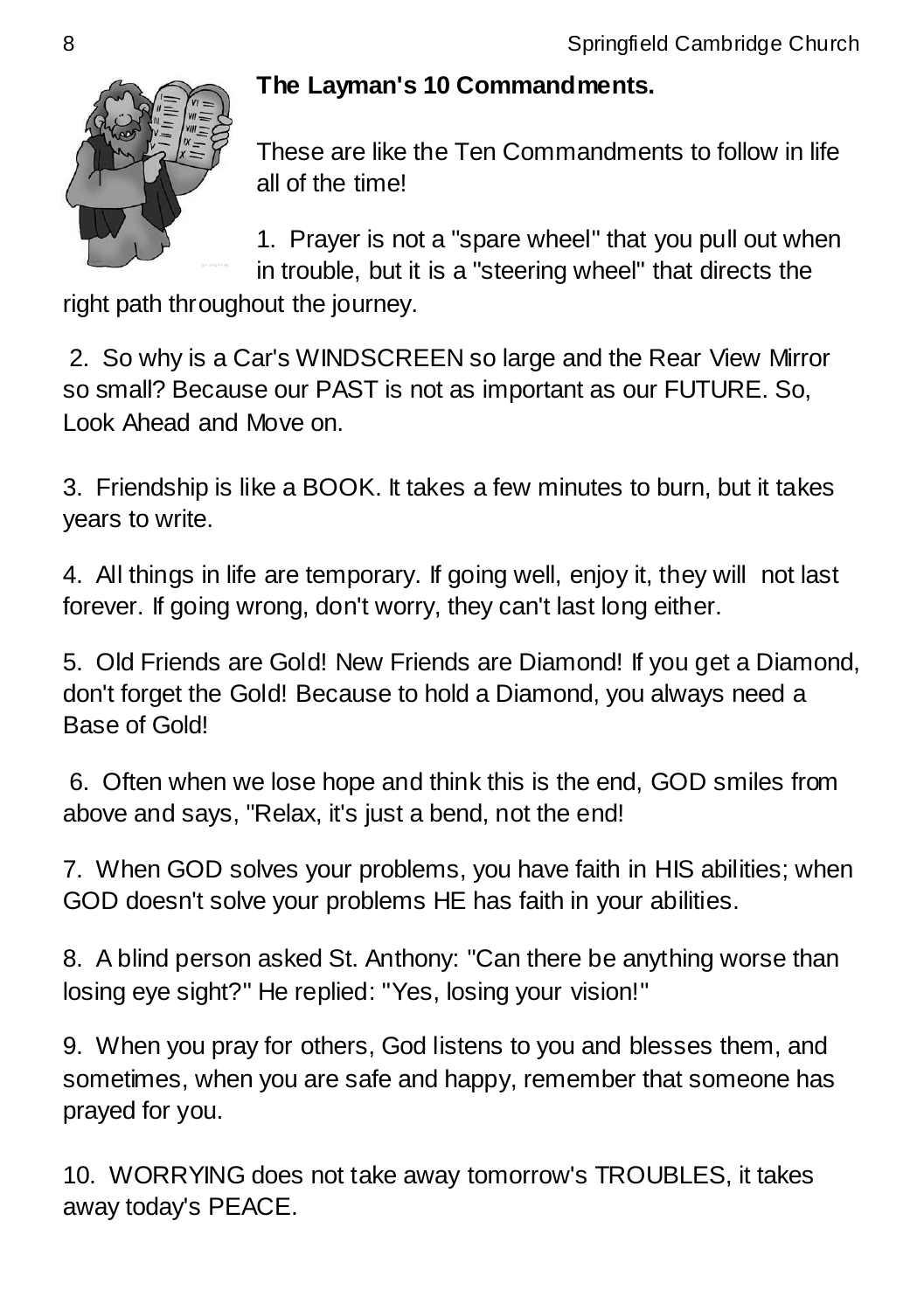## **Springfield Cambridge Festival Chorus & Orchestra**



Further to my report in the February issue of The Springfield Cambridge Record, I am pleased to confirm that the grand total raised from our Christmas Concert was £29,500.

A cheque for this tremendous amount was presented to Victoria Cartwright of CHAS by Alan A Craig, Musical Director of the Chorus and Orchestra, and Christine Sinclair, the Leader of the Orchestra, at our Dinner on 1st February. *Sheila Dunbar,* Secretary

# Flower Calendar

## **MARCH**

Distributors: Mrs M Johnstone 772 5734 and Mrs M Kennedy 772 8792

Donors: Mrs R Addyman, Mrs A Harvey, Mrs S Struthers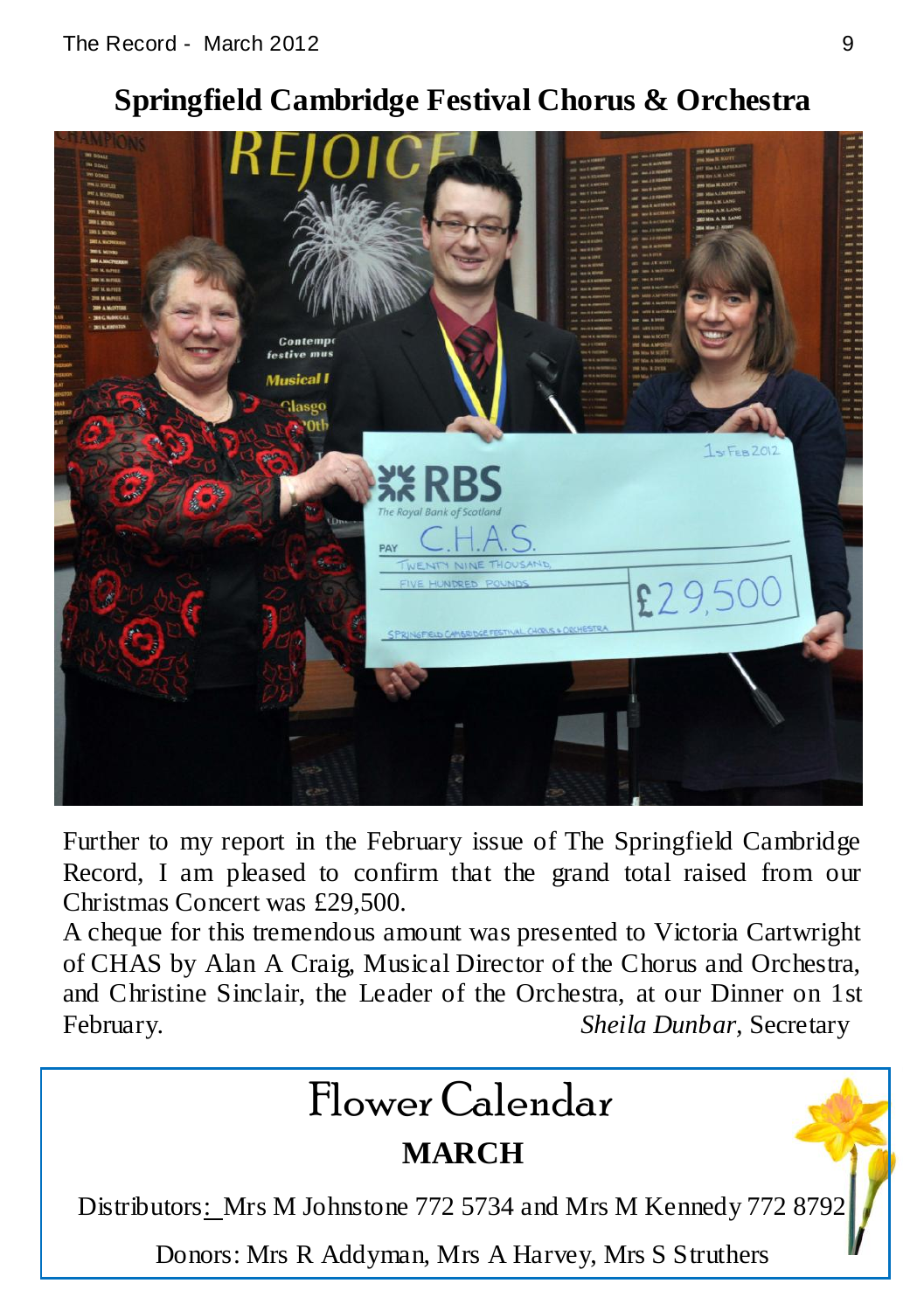## **The Guild**

On the  $23<sup>rd</sup>$  of January we had a very intriguing talk from Rev Stanley Cooke about his "hats". Each one meant a different occasion for him – where it was bought or found and this led to some funny stories indeed.

On 6th February we had Katie Roger from Fintry and she talked about her very interesting and busy life both on the farm and at the coffee shop. She had been a hairdresser to trade and had also learned how to make ice cream, yoghurt, crowdie and soft cheese which they sell and send and sell all around the country. This, as well as her Interior Design business, makes her a very busy woman. She had us all wishing we could all do half as well!

Our next meeting on  $20<sup>th</sup>$  February will feature Liz McConnell of earth Squared which is a Fairtrade organisation and she will bring along her selection of bags made by women in Vietnam.

*Betty Sturgeon*, Secretary

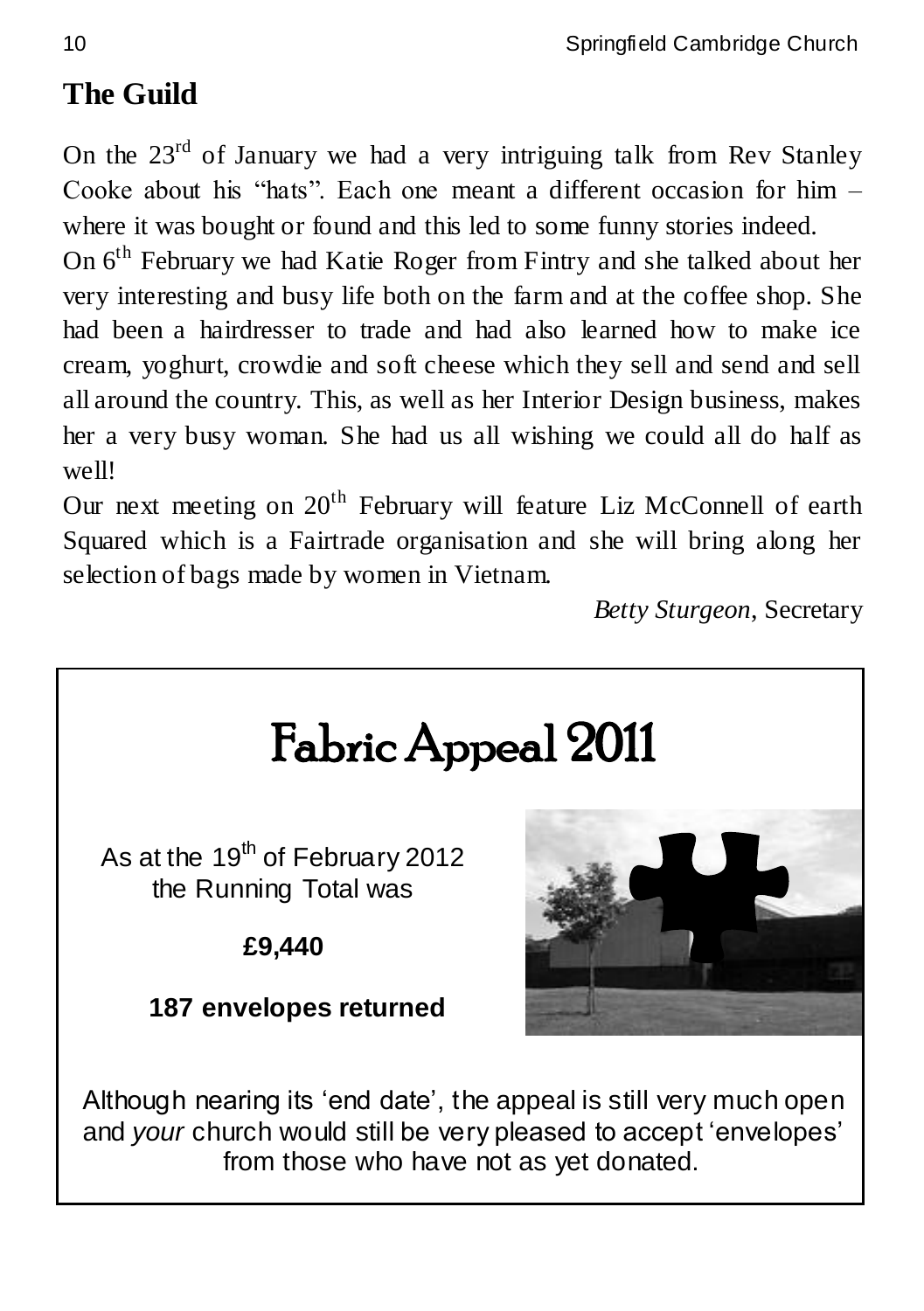#### **Front Cover Illustration**



As we have now entered the period of Lent for 2012 – Wednesday  $22^{nd}$  February to Thursday  $5^{th}$  April – it seemed appropriate to carry a picture of a stained glass window representing the essence of this period of the 40 days before Easter. There is a succinct explanation of Lent contained within an informative website called *christianity.about.com* which asserts:

*"Lent is the Christian season of preparation before Easter . . . the purpose is to set aside time for reflection on Jesus Christ – his suffering and sacrifice, his life, death, burial and (ultimately) resurrection"*

The picture on the front cover is of a window to be found in Trinity Evangelical Lutheran Church in Ingleside, Illinois. What better way to use the Lenten period to prepare for the coming of Easter than to have a clear image of the empty cross – that Jesus Christ, our Saviour and Master did indeed die for our sins but,, as the Son of God,, conquered death and rose again to everlasting life.

*With regard to Lent 2012 – Dates for this year's Holy Week Services are listed on the back cover.*

## PARTNER**PLAN**

Helen Scott Ekwendeni Girls Secondary School Box 2, Ekwendeni, Malawi January 2012

*Dear Friends,*

 It was good to be home and able to visit many of you, but it is also goods to be back

 I am now back in harness and getting back in to the routine of things. We now have two headmistresses who have been working together since September 2011. They seem to be working well together but neither of our bosses has been able to spell out to each of them what their role is. I am fitting in where I am needed or wanted. I have filled up my timetable so am doing a lot of teaching – great!! Seven of our teachers are on transfer – one has already left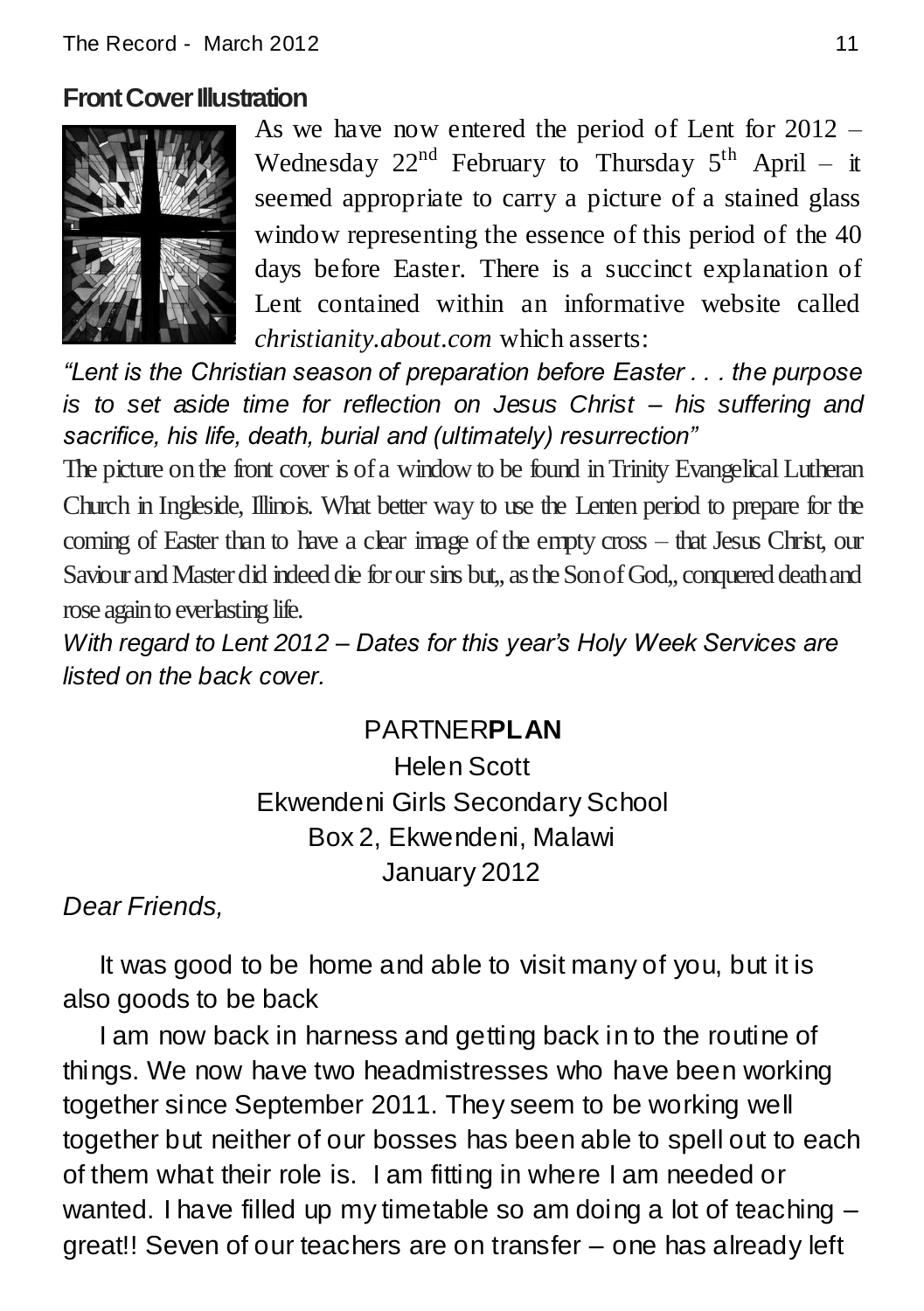– so the students are understandably worried as to who will be teaching them. There was a mini riot about this last term and I feel I should do as much teaching as possible, as this is a real concern. staff and students both use me as a sounding board for their complaints AS I think they are confused as to who in the office is dealing with what, so they come and report to me and then I pass the information to the right person. I have only been back 3 weeks!!!

 Our new head is Mrs Chirambo quite young and easy to approach, though she has had no experience as a head. Please pray for her and Mrs Nyirenda as they work together. Pray too that I will have the wisdom I need as I do quite a bit of 'conversation counselling"!

 It is raining heavily each day so the crops are getting the water they need. That also means plenty of mud to come! Fertiliser is a problem this year with very few being able to afford the high prices. Most will be growing organic food, though not by choice!!! A lady came to see me today, obviously ill and as she went I was concerned that she would not be able to make it back to her bed without collapsing, but she had made the journey to my house just to ask about fertiliser.

 There is a serious lack of fuel – I haven"t seen a petrol pump working since I arrived – just long lines of vehicles waiting at petrol stations. I do see fuel being poured out of plastic containers in to vehicles under a tree or such place. The problem with the black market fuel is that the price is astronomical and some add water (or something) to it and the engine seizes up, so it is a risk. Taxis are getting fewer – it means longer waits for one to turn up. As transport gets more difficult, then prices go up or goods become scarce. The country feels a bit fragile, but folks are trying to carry on as best they can.

 I hear you have continued to have gales. When it rains here I just thank God that it is warm rain I am enjoying – am I being selfish? Praying for you all vours in Christ Thelen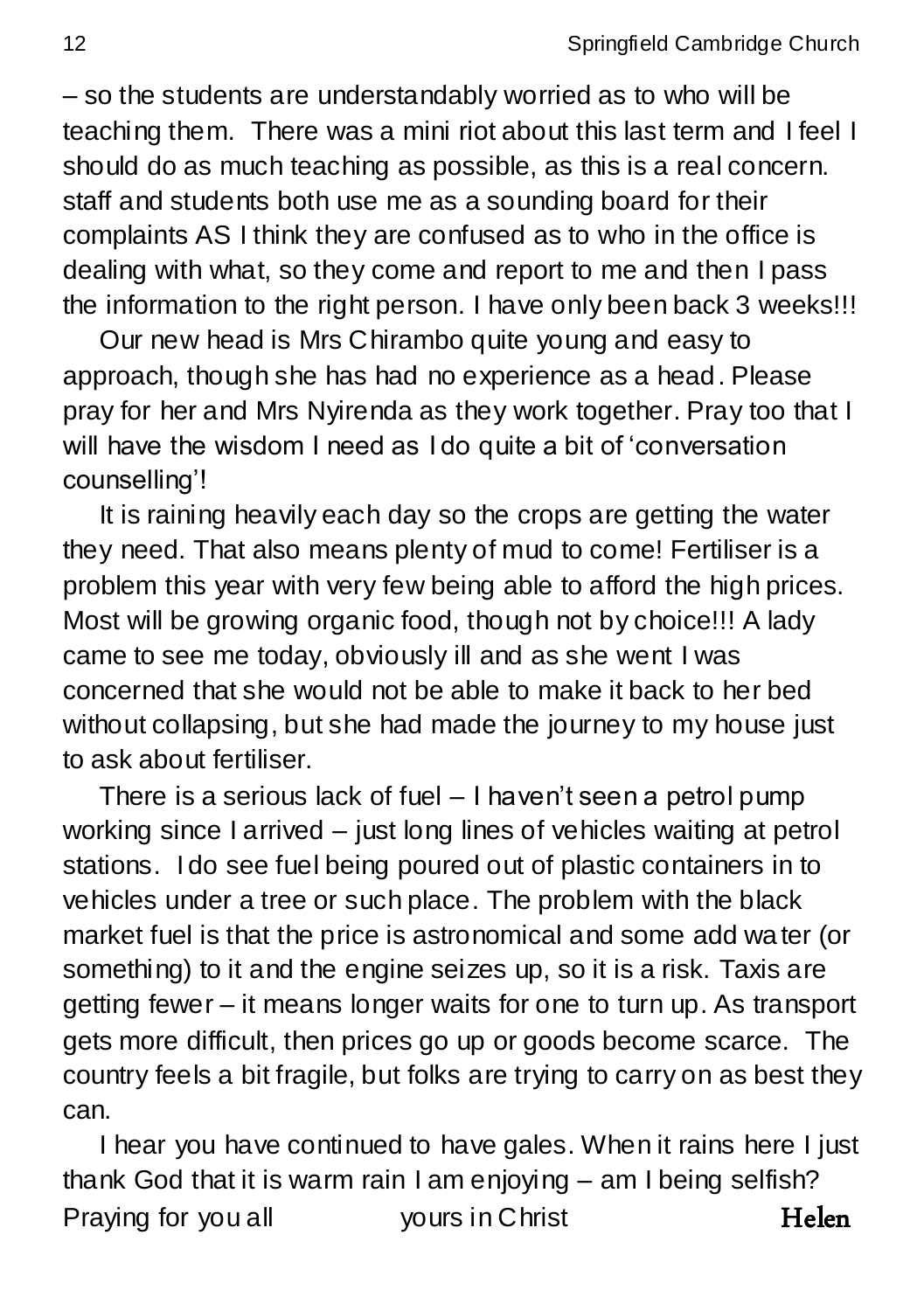

# **The Junior Section of the Boys' Brigade Present** I I

**Get you dancing shoes on and come along to a fun packed night with Pat Davis and her Line Attack Dancers. Pat, backed by her group of line dancers, will be on hand to put us all through our paces. This will be a fun evening for both novice and experienced line dancers.**

> **Saturday 24th March 7.30pm—11pm Springfield Hall Tickets £5.00**

**Tickets will be available from Sunday 4th March from any junior staff member or call 762 3019**

i

**BYOB sorry adults only**